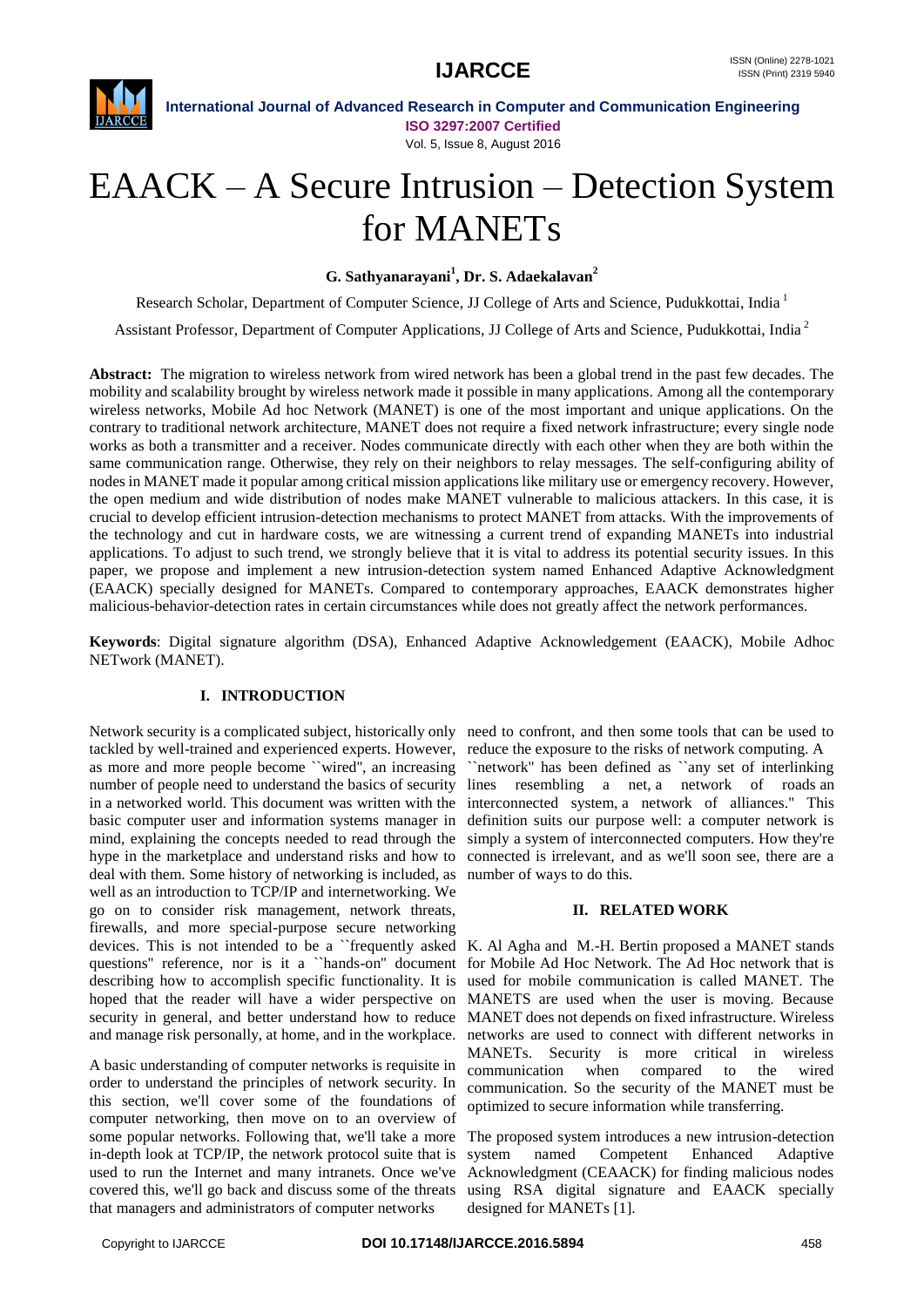

**ISO 3297:2007 Certified** Vol. 5, Issue 8, August 2016

wireless network used for effective communication. are becoming more and more popular these days. MANET [Mobile Ad hoc Network] plays a vital role in wireless communication. From mobile ad hoc network can A. Asymmetric Encryption Algorithms used to fix a random node with mobility condition. All the nodes should occur in mobility and scalability. Any node node due to malicious attackers. This is the major drawback in Mobile ad hoc network. To overcome these issues introduced a new scheme as authenticate secure acknowledgement ASA algorithm. From these algorithm can able to find out the malicious attackers correctly from the source to destination. Also analyze the performance of the entire network using simulation parameters such as packet delivery ratio and routing overhead [2].

R. H. Akbani and S. Patel Jinwala explain that Mobile Ad-hoc NETwork (MANET) is an application of wireless network with self-configuring mobile nodes. MANET does not require any fixed infrastructure. Its development never has any threshold range. Nodes in MANET can communicate with each other if and only if all the nodes are in the same range. This wide distribution of nodes makes MANET vulnerable to various attacks, packet dropping attack or black hole attack is one of the possible attack. It is very hard to detect and prevent. To prevent from packet dropping attack, detection of misbehavior links and selfish nodes plays a vital role in MANETs. In this paper, a comprehensive investigation on detection of misbehavior links and malicious nodes is carried out [3].

T. Anantvalee and J. Wu explain the use of mobile ad hoc networks (MANETs) has been widespread in many applications, including some mission critical applications, and as such security has become one of the major concerns in MANETs. Due to some unique characteristics of MANETs, prevention methods alone are not sufficient to make them secure; therefore, detection should be added as another defense before an attacker can breach the system. In general, the intrusion detection techniques for traditional wireless networks are not well suited for MANETs. In this paper, we classify the architectures for intrusion detection systems (IDS) that have been introduced for MANETs. Current IDS's corresponding to those architectures are also reviewed and compared. We then provide some directions for future research [4].

### **III. PROBLEM DESCRIPTION**

The natural mobility and scalability, wireless networks are always preferred since the first day of their invention. Owing to the improved technology and reduced costs, wired networks in the past few decades. By definition, Mobile Ad hoc Network (MANET) is a collection of mobile nodes equipped with both a wireless transmitter and bidirectional wireless links either directly or indirectly. ACK is below in Fig.

#### a. RSA

can move from one place to another place without any link by Ron Rivest, Adi Shamir, and Len Adleman at MIT and failure. At the same time any code can act as a misbehaving first published in 1978 [RIVE78]. The RSA scheme has One of the first public-key schemes was developed in 1977 since reigned supreme as the most widely accepted and implemented approach to public-key encryption. This challenge used a public-key size (length of n) of 129 decimal digits means that larger key sizes must be used. Currently, a 1024-bit key size (about 300 decimal digits) is considered strong enough for virtually all applications.

#### b. Diffie-Hellman Key Agreement

The first published public-key algorithm appeared in the seminal paper by Diffie and Hellman that defined public-key cryptography [DIFF76] and is generally referred to as Diffie-Hellman key exchange, or key agreement. A number of commercial products employ this key exchange technique.

### B. TWOACK

With respect to the six weaknesses of the Watchdog scheme, many researchers proposed new approaches to solve these issues. TWOACK is one of the most important approaches among them. On the contrary to many other schemes, TWOACK is neither an enhancement nor a Watchdog-based scheme. Aiming to resolve the receiver collision and limited transmission power problems of Watchdog, TWOACK detects misbehaving links by acknowledging every data packet transmitted over every three consecutive nodes along the path from the source to the destination. TWOACK is required to work on routing protocols such as Dynamic Source Routing (DSR).



TWOACK scheme: Each node is required to send back an acknowledgment packet to the node that is two hops away from it.

### C. AACK

wireless networks have gained much more preferences over an end-to-end acknowledgment scheme called a receiver that communicate with each other via throughput. The end-to-end acknowledgment scheme in Based on TWOACK, pro- posed a new scheme called AACK. Similar to TWOACK, AACK is an acknowledgment-based network layer scheme which can be considered as a combination of a scheme called TACK (identical to TWOACK) and Acknowledge (ACK). Compared to TWOACK, AACK significantly reduced network overhead while still capable of maintaining or even surpassing the same network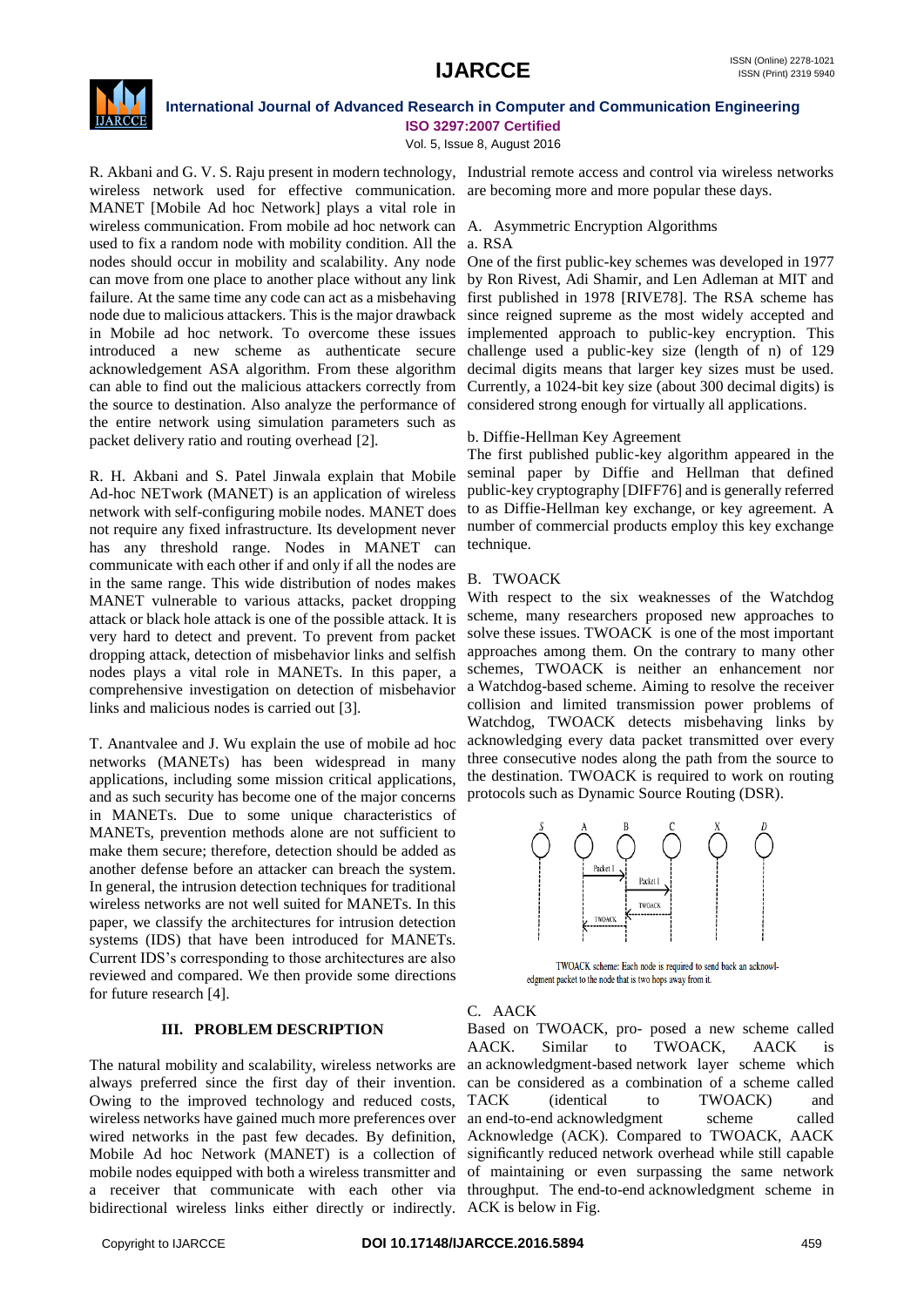

**ISO 3297:2007 Certified**

Vol. 5, Issue 8, August 2016



ment packets to the source node.

In the ACK scheme above Fig, the source node S sends out Packet 1 without any overhead except 2 b of flag indicating the packet type. All the intermediate nodes simply forward this packet. When the destination node D receives Packet 1, it is required to send back an ACK acknowledgment packet to the source node S along the reverse order of the same route. Within a predefined time period, if the source node S receives this ACK acknowledgment packet, then the packet transmission from node S to node D is successful.

### D. Digital Signature

Digital signatures have always been an integral part of cryptography in history. Cryptography is the study of mathematical techniques related to aspects of information security such as confidentiality, data integrity, entity authentication, and data origin authentication . The development of cryptography technique has a long and fascinating history. The security in MANETs is defined as a combination of processes, procedures, and systems used to ensure confidentiality, authentication, integrity, availability, and non repudiation.

Digital signature schemes can be mainly divided into the following two categories.

1) Digital signature with appendix: The original message is required in the signature verification algorithm. Examples include a digital signature algorithm (DSA).

2) Digital signature with message recovery: This type of scheme does not require any other information besides the signature itself in the verification process. Examples include RSA.

In this research work, we implemented both DSA and RSA in our proposed EAACK scheme. The main purpose of this implementation is to compare their performances in **MANETs** 



Communication with digital signature.

The general flow of data communication with digital  $\bullet$ signature is shown above fig.. First, a fixed-length message digest is computed through a preagreed hash function H for every message m. This process can be described as

 $H(m) = d$ 

Second, the sender Alice needs to apply its own private keyPr−Alice on the computed message digest d. The result is a signature SigAlice, which is attached to message m and Alice's secret private key

$$
SPr - Alice (d) = SigAlice.
$$

Next, Alice can send a message m along with the signature SigAlice to Bob via an unsecured channel. Bob then computes the received messagem against the preagreed hash function H to get the message digest d. This process can be generalized as

 $H(m) = d$ 

Bob can verify the signature by applying Alice's public key Pk−Alice on SigAlice, by using

$$
SPk–Alice (SigAlice) = d.
$$

If  $d = d$ , then it is safe to claim that the message m transmitted through an unsecured channel is indeed sent from Alice and the message itself is intact.

#### **IV. METHODOLOGY**

Mobile Ad hoc Network is a collection of wireless mobile nodes forming a network without using any existing infrastructure. MANET is a collection of mobile nodes equipped with both a wireless-transmitter and receiver that communicate with each other via bi-directional wireless links either directly or indirectly. A new intrusion detection system named Enhanced Adaptive Acknowledgement (EAACK) specially designed for MANETs. By the adoption of MRA scheme, EAACK is capable of detecting malicious nodes despite the existence of false misbehavior report and compared it against other popular mechanisms in different scenarios through simulation. The results will demonstrate positive performances against Watchdog, TWOACK and EAACK in the cases of receiver collision, limited transmission power and false misbehavior report. EAACK demonstrates higher malicious behavior detection rates in certain circumstances while does not greatly affect the network performances.

- The past decade, there has been a growing interest in wireless networks, as the cost of mobile devices such as PDAs, laptops, cellular phones, etc have reduced drastically.
- The latest trend in wireless networks is towards pervasive and ubiquitous computing - catering to both nomadic and fixed users, anytime and anywhere.
- A need for communication in several scenarios of deployment where it is not feasible to deploy fixed wireless access points due to physical constraints of the medium.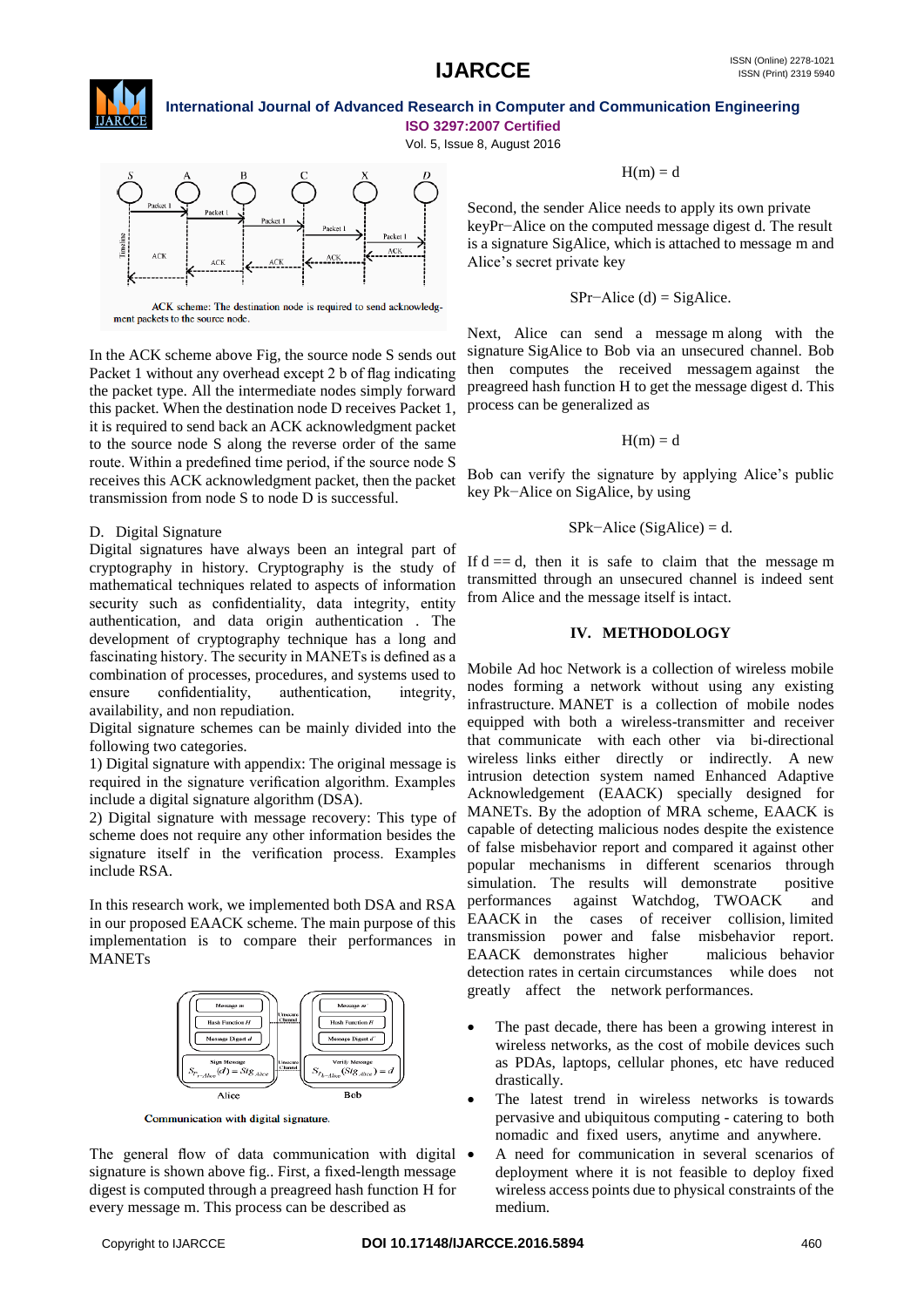

**ISO 3297:2007 Certified**

Vol. 5, Issue 8, August 2016

#### A. Problem Definition

Our proposed approach EAACK is designed to tackle three of the six weaknesses of Watchdog scheme, namely, false misbehavior, limited transmission power, and receiver collision. In this section, we discuss these three weaknesses in detail.

After node A sends Packet 1 to node B, it tries to overhear if X is forwarding Packet 2 to node C. In such case, node A packets, all of the three schemes will be vulnerable. overhears that node B has successfully forwarded Packet 1 to node C but failed to detect that node C did not receive this packet due to a collision between Packet 1 and Packet 2 at node C. node C.

Furthermore, we extend our research to adopt a digital signature scheme during the packet transmission process. As in all acknowledgment-based IDSs, it is vital to ensure the integrity and authenticity of all acknowledgment packets.

### B. Flow Diagram



In the diagram represents a flow chart describing the EAACK scheme. Please note that, in our proposed scheme, we assume that the link between each node in the network is bidirectional. Furthermore, for each communication process, both the source node and the destination node are not malicious. Unless specified, all acknowledgment packets described in this research are required to be digitally signed by its sender and verified by its receiver.



wior report: Node<br>warded the packet

#### C. Digital Signature Schemes

node B forwarded this packet to node C; meanwhile, node attackers are smart enough to forge acknowledgment As discussed before, EAACK is an acknowledgment-based All three parts of EAACK, namely, ACK, S-ACK, andMRA,are acknowledgment-based detect ion schemes. They all rely on acknowledgment packets to detect misbehaviors in the network. Thus, it is extremely important to ensure that all acknowledgment packets in EAACK are authentic and un- tainted. Otherwise, if the

#### **V. EXPERIMENTAL RESULTS**

#### A. Simulation Methodologies

To better investigate the performance of EAACK under different types of attacks, we propose three scenario settings to simulate different types of misbehaviors or attacks.

**Scenario 1:** In this scenario, we simulated a basic packetdropping attack. Malicious nodes simply drop all the packets that they receive. The purpose of this scenario is to test the performance of IDSs against two weaknesses of Watchdog, namely, receiver collision and limited transmission power.

**Scenario 2:** This scenario is designed to test IDSs' performances against false misbehavior report. In this case, malicious nodes always drop the packets that they receive and send back a false misbehavior report whenever it is possible.



**Scenario 3:** This scenario is used to test the IDSs' performances when the attackers are smart enough to forge acknowledgment packets and claiming positive result while, in fact, it is negative. As Watchdog is not an acknowledgment-based scheme, it is not eligible for this scenario setting.

#### B. Simulation Configurations

Our simulation is conducted within the Network Simulator (NS) 2.34 environment on a platform with GCC 4.3 and Ubuntu9.10. The system is running on a laptop with Core 2 Duo T7250CPU and 3-GB RAM.In order to better compare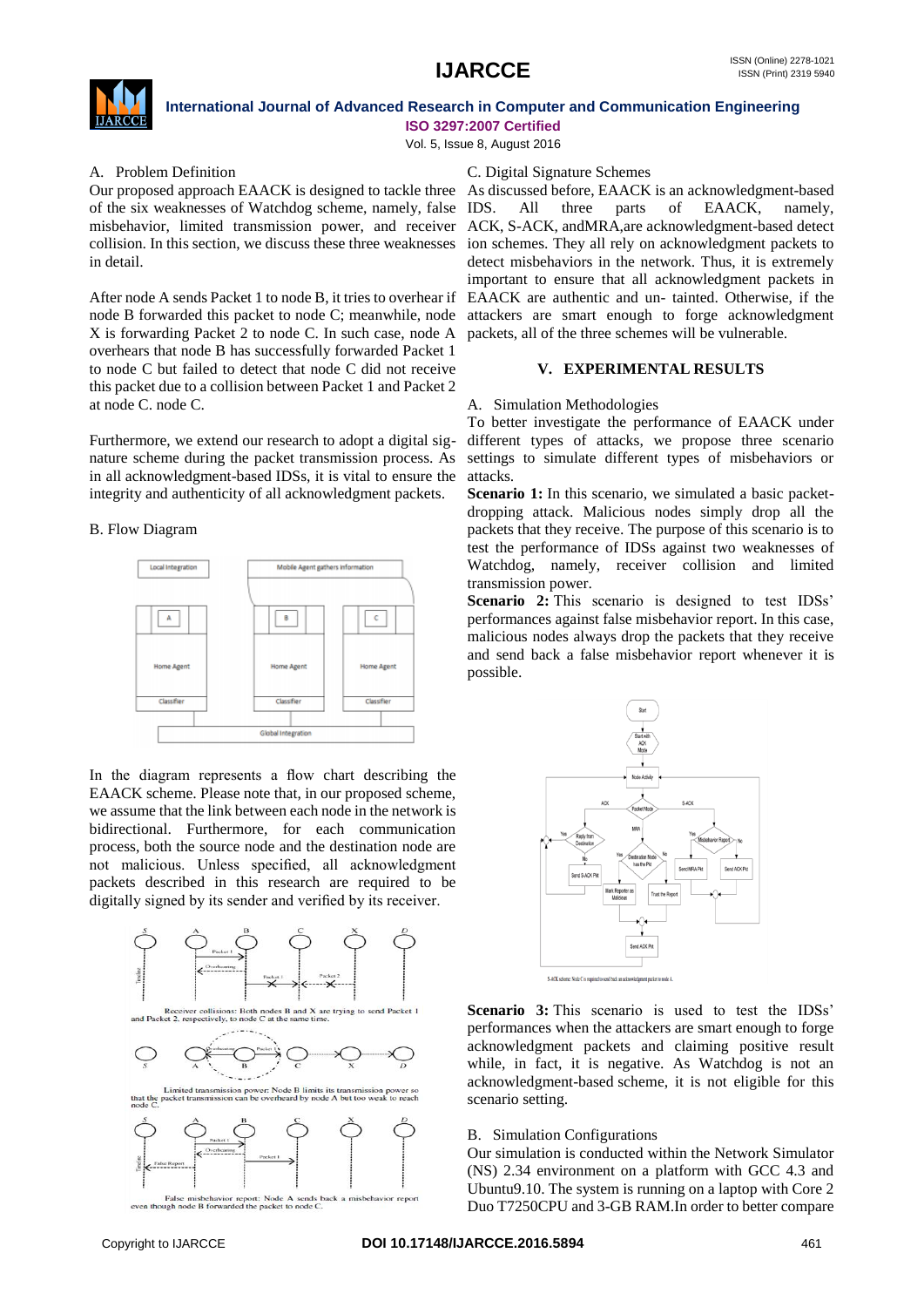

**ISO 3297:2007 Certified** Vol. 5, Issue 8, August 2016

our simulation results with other research works, we adopted the default scenario settings in NS2.34. The intention is to provide more general results and makeit easier for us to compare the results. In NS 2.34, the default configuration specifies 50 nodes in a flat space with a size of 670  $\times$  670 m. The maximum hops allowed in this configuration setting are four. Both the physical layer and the 802.11 MAC layer are included in the wireless extension of NS2. The moving speed of mobile node is limited to 20 m/s and a pause time of 1000 s. User Datagram Protocol traffic with constant bit rate is implemented with a packet size of 512 B. For each scheme, we ran every network scenario three times and calculated the average performance. In order to measure and compare the performances of our proposed scheme, we continue to adopt the following two performance metrics [13].

### 1. Packet delivery ratio (PDR):

PDR defines the ratio of the number of packets received by the destination node to the number of packets sent by the source node.

#### 2. Routing overhead (RO):

RO defines the ratio of theamount of routing-related transmissions [Route REQuest (RREQ), Route REPly (RREP), Route ERRor (RERR), ACK, S-ACK, and MRA]. During the simulation, the source route broadcasts an RREQ message to all the neighbors within its communication range. Upon receiving this RREQ message, each neighbor appends their addresses to the message and broadcasts this new message to their neighbors. If any node receives the same RREQ message more than once, it ignores it. If a failed node is detected, which generally indicates a broken link in flat routing protocols like DSR, a RERR message is sent to the source node. When the RREQ message arrives to its final destination node, the destination node initiates an RREP message and sends this message back to the source node by reversing the route in the RREQ message. Regarding the digital signature schemes, we adopted an open source library named Botan [32]. This cryptography library is locally compiled with GCC 4.3. To compare performances between DSA and RSA schemes, we generated a 1024-b DSA key and a 1024-b RSA key for every node in the network. We assumed that both a public key and a private key are generated for each node and they were all distributed in advance. The typical sizes of publicand private-key files are 654 and 509 B with a 1024-b DSA key, respectively. On the other hand, the sizes of publicand private-key files for 1024-b RSA are 272 and 916 B, respectively. The signature file sizes for DSA and RSA are 89 and 131 B, respectively. In terms of computational complexity and memory consumption, we did research on popular mobile sensors. According to our research, one of themost popular sensor nodes in themarket is Tmote Sky [34]. This type of sensor is equipped with a TI MSP430F1611 8-MHz CPU and 1070 KB of memory space. We believe that this is enough for handling our simulation settings in terms of both computational power and memory space.

### S**cenario 1: Packet Delivery Ratio**<br>|odes: 10% || Malicious Nodes: 20% || Malicious Nodes: 30% || Malicious Nodes: 40% us Nodes: 0% | Malicious Watchdog<br>TWOACK AACK<br>EAACK(DS,<br>EAACK(RS, Routing Overhead Watchdog<br>TWOACK Packet Delivery<br>Packet Delivery nario 2:<br>s: 10%  $0\%$  Malici  $20\%$  Malic ous Nodes: 30% | Ma  $\frac{0.06}{0.68}$ Watchdog<br>TWOACK  $\frac{0.7}{0.79}$ **Routing Over** EAACK(DS<br>EAACK(RS <u>eliver</u> ous Nodes: 30% | Malie TWOACK AACK<br>EAACK(DS<br>EAACK(RS

#### Table II PERFORMANCE EVALUATION

#### C. Performance Evaluation

To provide readers with a better insight on our simulation results, detailed simulation data are presented in Table II.



#### 1) Simulation Results—Scenario 1:

In scenario 1, malicious nodes drop all the packets that pass through it. Fig. 4 shows the simulation results that are based on PDR. In Fig. 4, we observe that all acknowledgment-based IDSs perform better than the Watchdog scheme. Our proposed scheme EAACK surpassed Watchdog's performance by 21%



Fig. 5.Simulation results for scenario 1—RO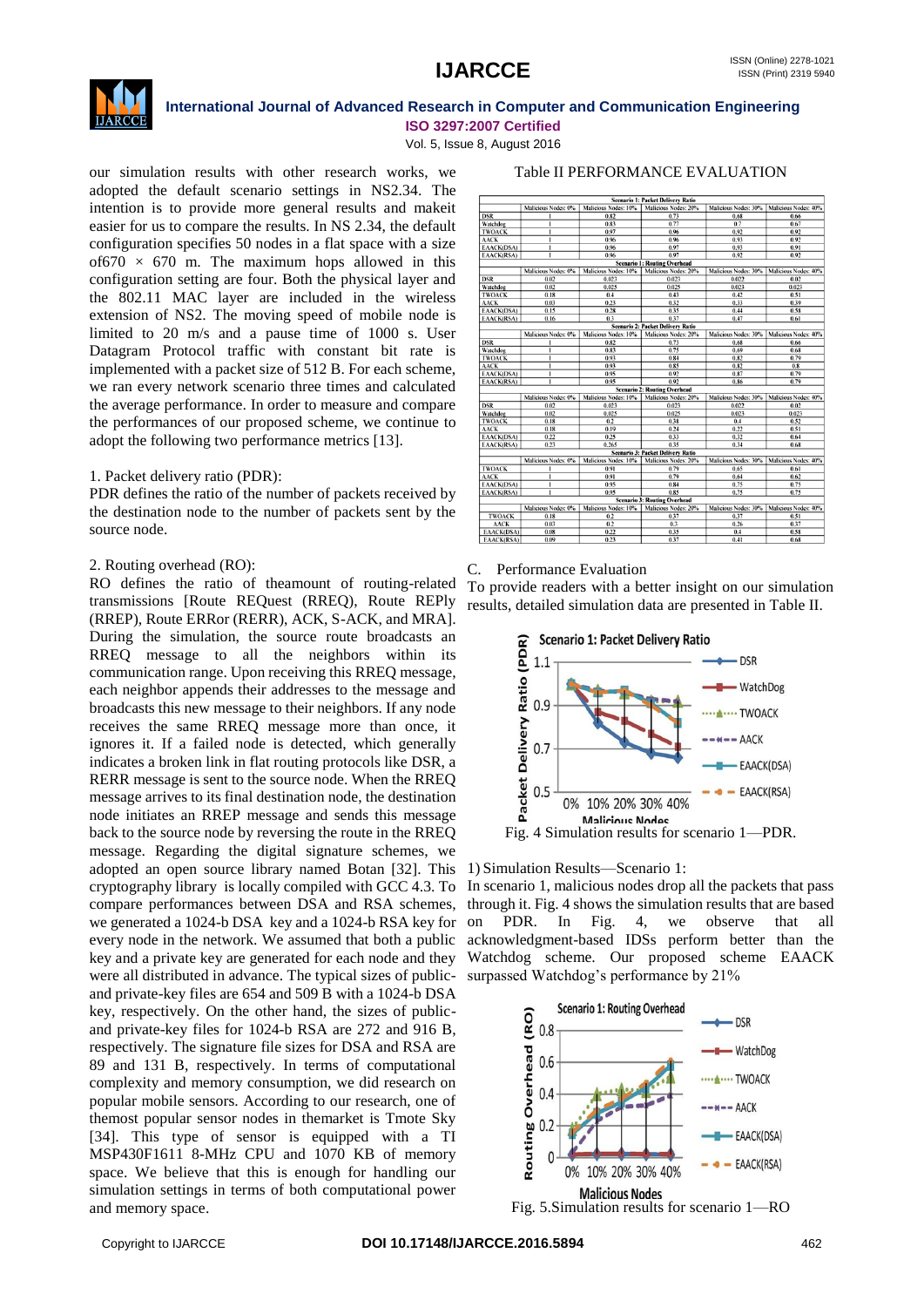

#### **International Journal of Advanced Research in Computer and Communication Engineering ISO 3297:2007 Certified**

Vol. 5, Issue 8, August 2016



When there are 20% of malicious nodes in the network. From the results, we conclude that acknowledgment-based schemes, including TWOACK, AACK, and EAACK, are able to detect misbehaviors with the presence of receiver collision and limited transmission power. However, when the number of malicious nodes reaches 40%, our proposed scheme EAACK's performance is lower than those of TWOACK and AACK. We generalize it as a result of the introduction of MRA scheme, when it takes too long to receive an MRA acknowledgment from the destination node that the waiting time exceeds the predefined threshold.

The simulation results of RO in scenario 1 are shown in Fig. 5. We observe that DSR and Watchdog scheme achieve the best performance, as they do not require acknowledgment scheme to detect misbehaviors. For the rest of the IDSs, AACK has the lowest overhead. This is largely due to its hybrid architecture, which significantly reduces network overhead. Although EAACK requires digital signature at all acknowledgment process, it still manages to maintain lower network overhead in most cases. We conclude that this happens as a result of the introduction of our hybrid scheme.

### 2) Simulation Results—Scenario 2:

In the second scenario, we set all malicious nodes to send out false misbehavior report to the source node whenever it is possible. This scenario setting is designed to test the IDS's performance under the false misbehavior report. Fig. 6 shows the achieved simulation results based on PDR. When malicious nodes are 10%, EAACK performs 2% better than AACK and TWOACK. When the malicious nodes are at 20% and 30%, EAACK utperforms all the other schemes and maintains the PDR to over 90%. We believe that the introduction of MRA scheme mainly contributes to this performance.

EAACK is the only scheme that is capable of detecting false misbehavior report. In terms of RO, owing to the hybrid scheme, EAACK maintains a lower network overhead compared to TWOACK in most cases, as shown in Fig. 13. However, RO rises rapidly with the increase of malicious nodes. It is due to the fact that moremalicious nodes require a lot more acknowledgment packets and digital signatures.



<sup>3)</sup> Simulation Results—Scenario 3:

In scenario 3, we provide the malicious nodes the ability to forge acknowledgment packets. This way, malicious nodes simply drop all the packets that they receive and send back forged positive acknowledgment packets to its previous node whenever necessary. This is a common method for attackers to degrade network performance while still maintaining its reputation. The PDR performance comparison in scenario 3 is shown in Fig. 8. We can observe that our proposed scheme EAACK outperforms TWOACK and AACK in all test scenarios. We believe that this is because EAACK is the only scheme which is capable of detecting forged acknowledgment packets. Fig. 9 shows the achieved RO performance results for each IDS in scenario 3. Regardless of different digital signature